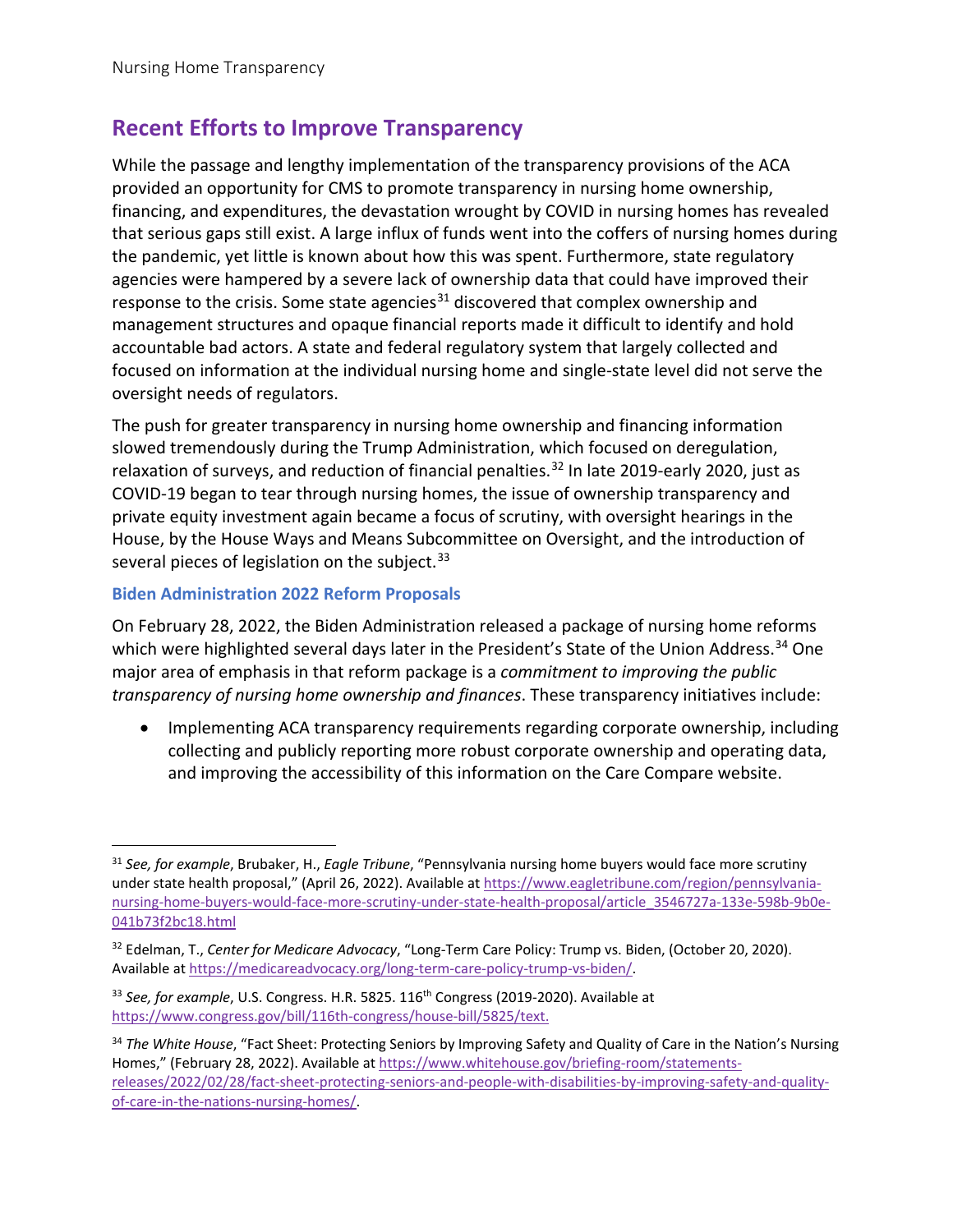- Creating a new database to track and identify owners and operators across states. This registry will use information collected through provider enrollment and inspections to provide more information about prospective owners and operators to states.
- Enhancing Care Compare by improving the readability and usability of its information, ensuring that star ratings more closely reflect verifiable data, and holding nursing homes accountable for providing accurate information. The Administration will be asking Congress to provide CMS with additional authority to validate data submitted and to take enforcement action against facilities providing incorrect information. Once new minimum staffing standards are in place, [35](#page-1-0) Care Compare will include the performance of each facility in meeting these standards.
- Examining the role of private equity, real estate investment trusts, and other types of ownership in the nursing home sector, and publicly reporting those findings.
- Using data submissions, which will be performed in addition to on-site inspections, to improve enforcement actions against poor performing facilities.

Closely related to the transparency efforts outlined in the Biden Administration package are the proposals to expand CMS's enforcement authority at the ownership level, with an emphasis on chain ownership. These efforts include:

- Increasing accountability for chain owners and seeking new CMS authority to require minimum corporate competency to participate in Medicare and Medicaid. With such authority, CMS could potentially restrict an individual or entity from participating in those programs based on the compliance history of other facilities they have owned or operated.
- Seeking expanded CMS authority to impose enforcement actions on owners and operators of facilities even after they close, or on owners and operators of facilities that provide persistent and substandard care in some of their facilities, while owning others.

Some of these proposals will require Congressional action, while others could be accomplished under CMS's existing authority.

## **State Transparency Reforms**

Long before the White House released its recent reform package, a few states, including Connecticut<sup>[36](#page-1-1)</sup> and California,<sup>[37](#page-1-2)</sup> moved to pass legislation to improve ownership, management,

<span id="page-1-0"></span> $35$  One of the key goals outlined in the Biden Administration package is the establishment of a minimum nursing home staffing requirement. On April 11, CMS published a proposed rule seeking initial input on this.

<span id="page-1-1"></span><sup>36</sup> CT House Bill No. 5051, *An Act Improving Transparency of Nursing Home Operations* (2014). Available at [https://www.cga.ct.gov/2014/act/pa/pdf/2014PA-00055-R00HB-05051-PA.pdf.](https://www.cga.ct.gov/2014/act/pa/pdf/2014PA-00055-R00HB-05051-PA.pdf)

Connecticut law signed in 2014 requiring nursing homes to include in their annual reports a profit and loss statement from related parties receiving \$50,000 or more.

<span id="page-1-2"></span><sup>&</sup>lt;sup>37</sup> For example, California AB 9297, introduced in 2015 but died in Committee, would have established additional oversight and transparency for nursing home ownership by strengthening suitability requirements of owners,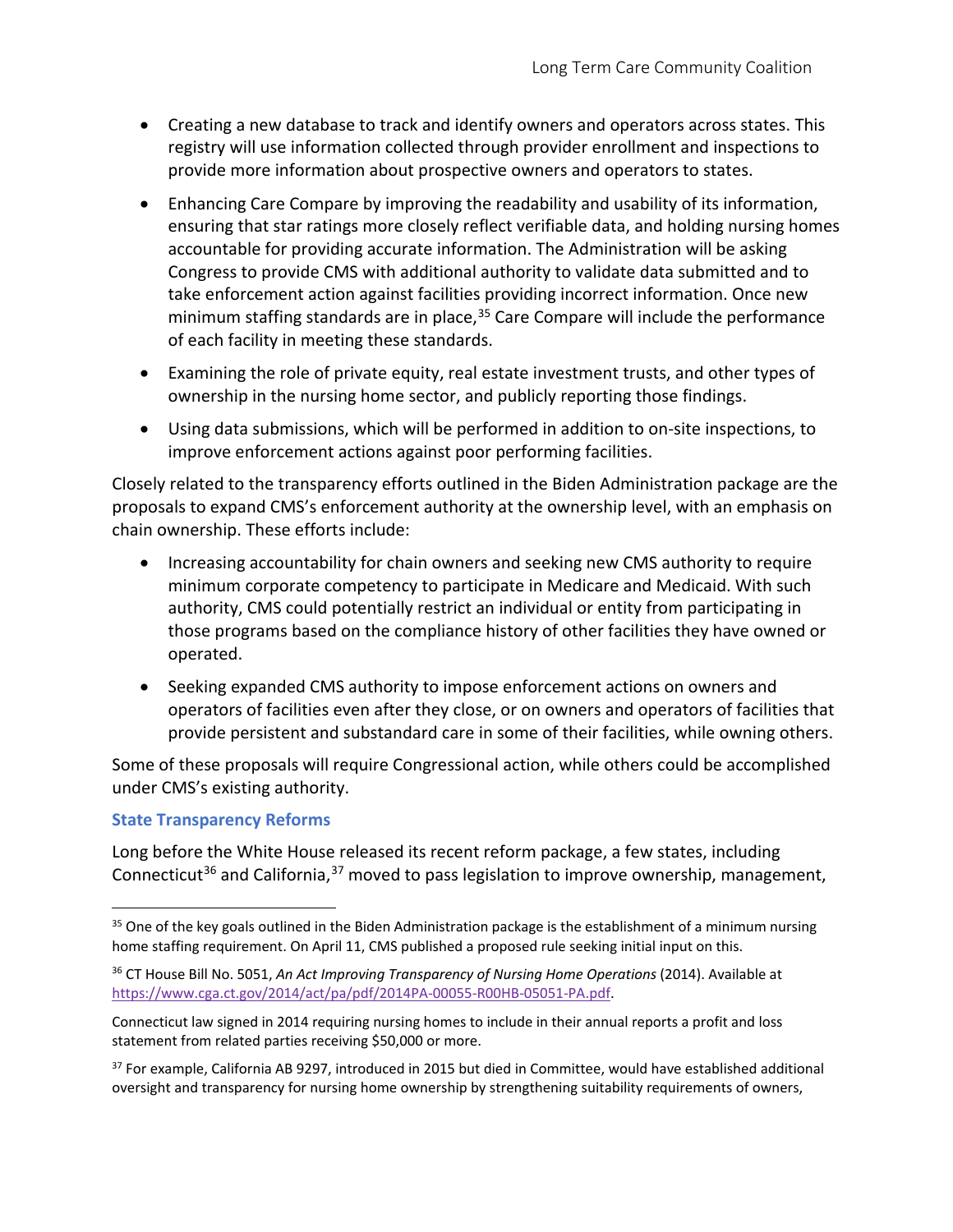and financial transparency for nursing homes. However, the bulk of state legislative transparency efforts were a response to the pandemic's devastating impact on nursing homes and the massive amount of dollars that flowed to these facilities.

The following are summaries of some of these state legislative efforts.

#### *New York*

New York was one of the first states to pass a transparency law.<sup>[38](#page-2-0)</sup> Signed in December 2019, it imposed significant reporting obligations on New York's nursing home operators and increased the state health department's (DOH) oversight authority. Nursing home operators are required to:

- Disclose to DOH any "common or familial ownership" between the operator or facility and any entity or individual that provides services to the operator or the facility;<sup>[39](#page-2-1)</sup>
- Attest to the accuracy of such disclosures on an annual basis;<sup>[40](#page-2-2)</sup>
- Obtain DOH approval before guaranteeing the debt or other obligation of any third party; $41$  and
- Provide DOH with 90 days' notice prior to executing a letter of intent or other contractual agreement relating to any sale, mortgage, or encumbrance of the real property of the facility. [42](#page-2-4)

#### *New Jersey*

Early in the pandemic, New Jersey enlisted the Manatt Health consulting group to study the state's initial response to the pandemic in its nursing homes. In its report,<sup>[43](#page-2-5)</sup> released June 2, 2020, Manatt set forth the key elements of a high-functioning, resilient long-term care system, including "a high degree of transparency across [the] system" and a "[r]eal-time use of data to inform interventions, educate the public and hold [the] industry accountable." The report provided a series of concrete near, intermediate, and longer-term recommendations for state

<span id="page-2-2"></span> $40$  Id. § 2803, ¶ 2.

<span id="page-2-4"></span><sup>42</sup> Id. § 2803, ¶ 4.

clarifying state's duty to review and approve ownership changes, and make ownership information more transparent to the public.

California AB 1953 signed into law in 2018, required reporting (effective January 1, 2020), by nursing homes and operators of ownership interests of 5% or more in a related-party, and to make several significant disclosures including the profit and loss statements of related parties' if goods, fees, and services were collectively worth \$10,000 or more per year.

<span id="page-2-0"></span><sup>38</sup> NY Public Health Law, Section 2803-X, *Requirements related to nursing homes and related assets and operations* (2020). Available at [https://www.nysenate.gov/legislation/laws/PBH/2803-X.](https://www.nysenate.gov/legislation/laws/PBH/2803-X)

<span id="page-2-1"></span><sup>39</sup> Id. § 2803, ¶ 1.

<span id="page-2-3"></span><sup>41</sup> Id. § 2803, ¶ 3.

<span id="page-2-5"></span><sup>43</sup> *Manatt*, "Recommendations to Strengthen the Resilience of New Jersey's Nursing Homes in the Wake of COVID19," (June 2, 2020). Available at [https://manatt.com/Manatt/media/Documents/NJ-LTC-Report.pdf.](https://manatt.com/Manatt/media/Documents/NJ-LTC-Report.pdf)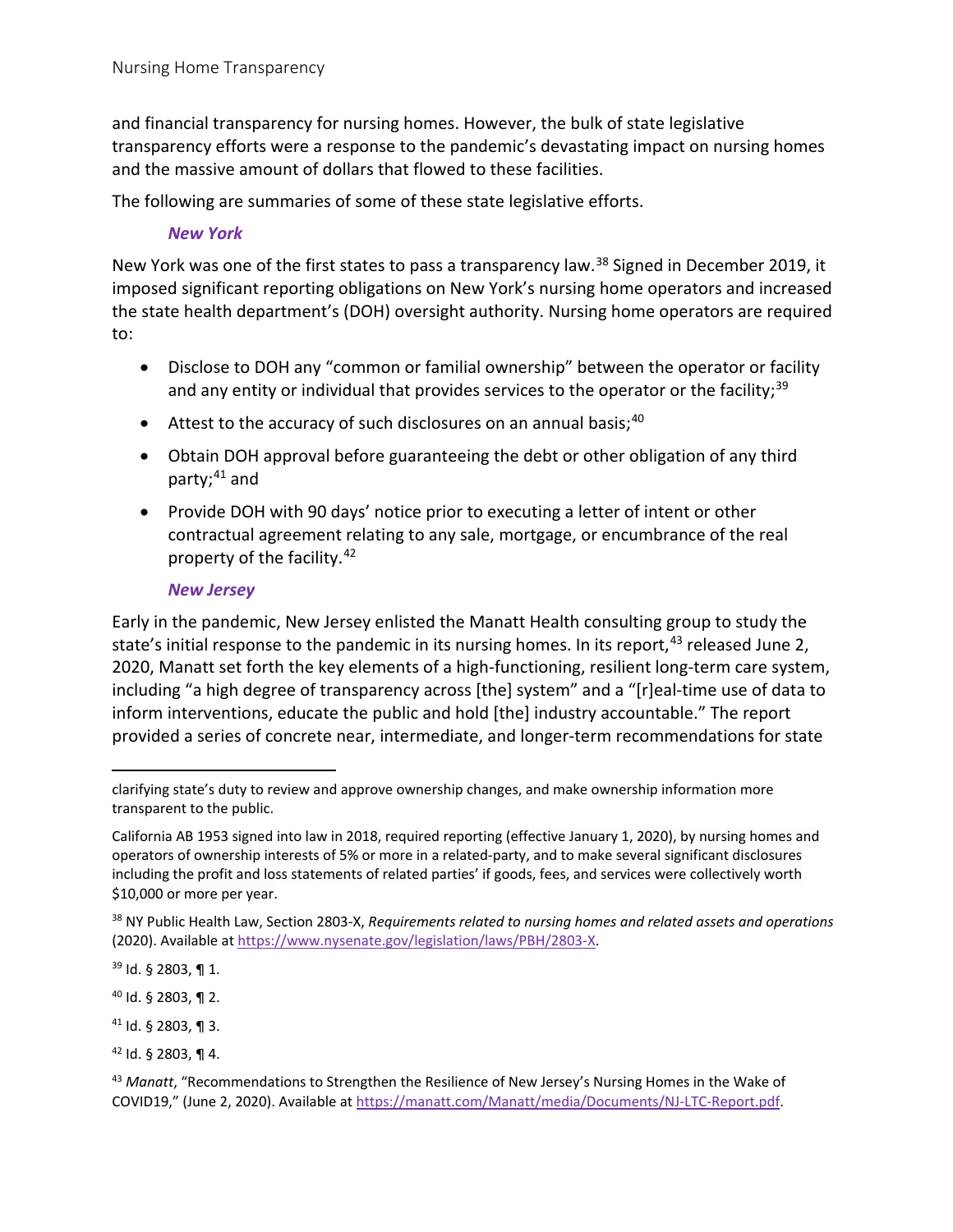action to improve nursing home transparency. Many of these recommendations, including new procedures to regulate and monitor nursing home ownership, were quickly adopted by legislative champions and passed into law. [44](#page-3-0)

About one month after the release of the Manatt report, a strong ownership transparency bill, A4477 (S2789),<sup>[45](#page-3-1)</sup> was introduced and eventually signed into law in May 2021. This law requires nursing home operators to provide:

- The names, addresses and organizational chart of companies intending to buy a facility,
- Any lease or management agreements,
- A list of all facilities the buyer has owned in the last five years, and
- Financial audits from the three years preceding the submission.

The legislation also requires any application for change in ownership to be posted on the health department's website. The state is also required to review the quality and safety record of the parties to the sale.

In January 2022, New Jersey Governor Murphy signed into law another transparency law, A4478 (S2759),<sup>[46](#page-3-2)</sup> that further strengthens reporting to require nursing homes to publish on their websites owner-certified financial statements (or IRS Form 990's for non-profit homes), as well as their most recent cost reports. The law also requires the state health department to develop a special focus survey program for chronically poor performing nursing homes and authorizes the development of a system of escalating fines for repeated violations by a particular offender. The legislation also requires the state DOH to evaluate staffing levels in nursing homes.

## *California*

In early 2021, California Advocates for Nursing Home Reform (CANHR), a statewide nonprofit consumer advocacy organization, crafted a package of seven bills to "improve state oversight, financial transparency, accountability, and ultimately enhance care for all residents."[47](#page-3-3) This suite of legislative reforms, known as the Prioritize Responsible Ownership, Treatment, Equity and Corporate Transparency (PROTECT) Plan was intended to respond to the large number of COVID-19 related deaths in that state's nursing homes and the need to address the underlying issues of complex ownership models and the lack of transparency in the expenditure of public

<span id="page-3-0"></span><sup>&</sup>lt;sup>44</sup> The Manatt report made numerous other recommendations beyond transparency, which were eventually enacted into law, including establishing a Minimum direct spending law. For more information on Minimum Direct Spending Laws, which have been enacted in additional states, see LTCCC's Brief, available at [https://nursinghome411.org/minimum-spending-laws/.](https://nursinghome411.org/minimum-spending-laws/) 

<span id="page-3-1"></span><sup>45</sup> NJ Assembly Bill No. 4477 (2021). Available at [https://www.njleg.state.nj.us/bill-search/2020/A4477.](https://www.njleg.state.nj.us/bill-search/2020/A4477)

<span id="page-3-2"></span><sup>&</sup>lt;sup>46</sup> NJ Assembly Bill No. 4478 (originally introduced in 2020, signed by Governor Murphy in 2022). Available at [https://www.njleg.state.nj.us/bill-search/2020/A4478.](https://www.njleg.state.nj.us/bill-search/2020/A4478)

<span id="page-3-3"></span><sup>47</sup> *California Advocates for Nursing Home Reform*, "A Once-in-a-Century Pandemic Yields a Once-in-a-Generation Chance for Reform: Introducing the 2021 Nursing Home PROTECT Plan," (2021). Available at [http://www.canhr.org/publications/newsletters/Advocate/PDFs/Advocate\\_2021Q1.pdf.](http://www.canhr.org/publications/newsletters/Advocate/PDFs/Advocate_2021Q1.pdf)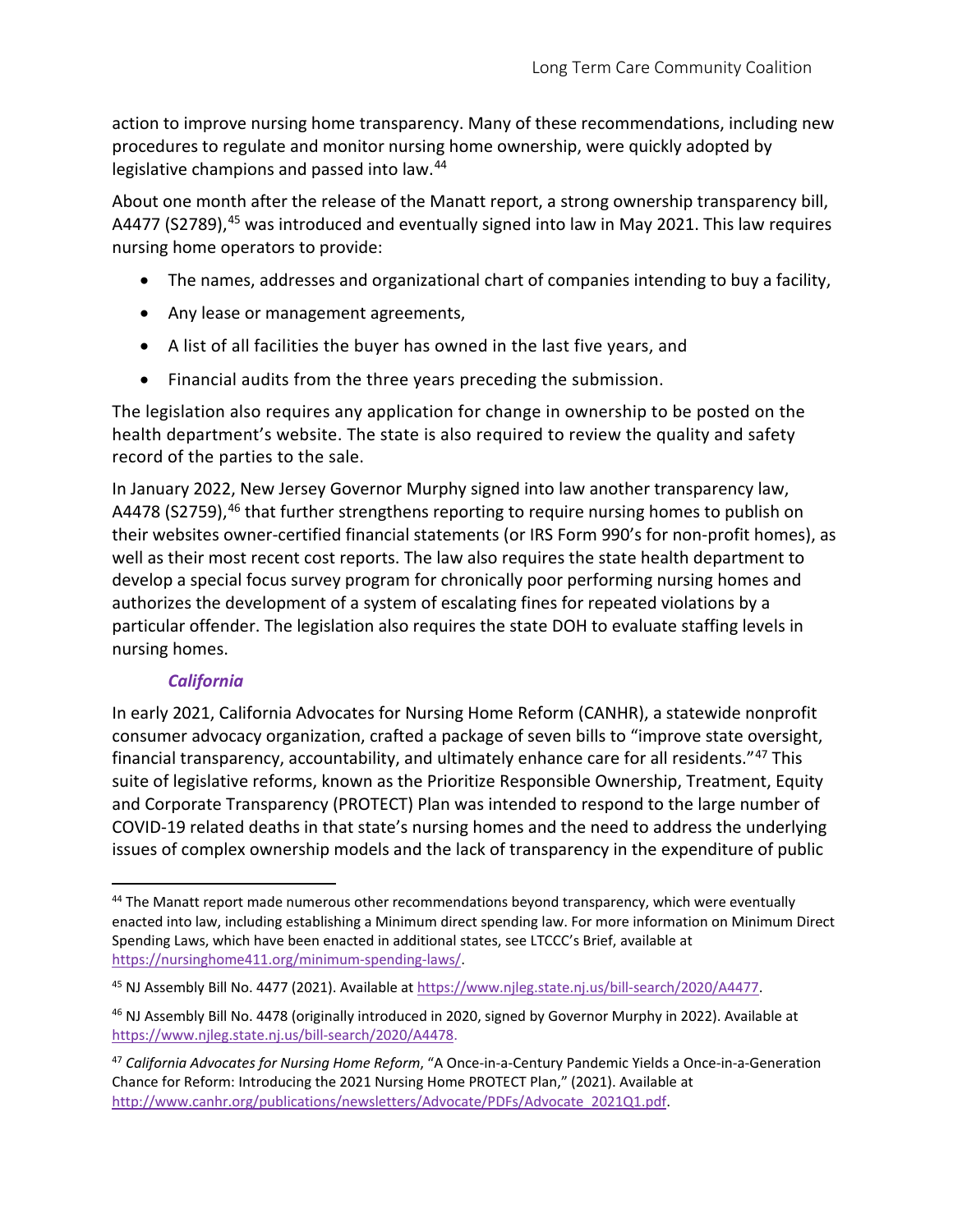funds. In October 2021, Governor Newsom signed five<sup>[48](#page-4-0)</sup> of those bills into law.<sup>[49](#page-4-1)</sup> (See the Appendix for CANHR's original proposal, which includes three transparency provisions.)

A key component of the legislative package is SB 6[50](#page-4-2),<sup>50</sup> also known as the Corporate Transparency in Elder Care Act of 2021. While existing state law required any "organization that operates, conducts, owns, or maintains a health facility" and its officers to file "specified reports relating to the facilities finances, including a balance sheet, detailing the assets, liabilities and net worth," SB 650 significantly expanded the reporting requirements for nursing homes alone. This new law requires nursing homes to file with the state "an annual consolidated financial report that includes data from all operating entities, license holders, and related parties."[51](#page-4-3) The filing must include a visual representation of the organizational structure. The law also requires a "duly authorized official of the organization to certify the report" and attest to its completeness. Furthermore, the state is to post these submitted reports and documents, which are considered public records, to its website.

California Governor Gavin Newsom also signed into law AB 1042[52](#page-4-4) which establishes shared liability for entities that share ownership or control of a nursing home. Under this law, related parties will be liable for, and the state is expressly authorized to seek repayment of, any unpaid fines and other fees due from related parties.

AB 1502,<sup>[53](#page-4-5)</sup> still under consideration as of this writing,<sup>[54](#page-4-6)</sup> establishes ownership suitability standards for nursing homes. The bill, which has passed the Assembly, would authorize the state to deny an application for a nursing home license, and to ban new admissions or to fine entities that continued to operate without an approved license. The bill is intended to close a

<span id="page-4-2"></span><sup>50</sup> CA Senate Bill No. 650, *The Corporate Transparency in Elder Care Act* (2021). Available at [https://leginfo.legislature.ca.gov/faces/billNavClient.xhtml?bill\\_id=202120220SB650.](https://leginfo.legislature.ca.gov/faces/billNavClient.xhtml?bill_id=202120220SB650)

<span id="page-4-4"></span><sup>52</sup> CA Assembly Bill No. 1042, *Related Party Accountability* (2021). Available at [https://leginfo.legislature.ca.gov/faces/billTextClient.xhtml?bill\\_id=202120220AB1042.](https://leginfo.legislature.ca.gov/faces/billTextClient.xhtml?bill_id=202120220AB1042)

<span id="page-4-6"></span><sup>54</sup> June 2022.

<span id="page-4-0"></span><sup>48</sup> *California Advocates for Nursing Home Reform*, "Press Release: Governor Newsom Signs Five of Six Nursing Home PROTECT Plan Reform Bills," (October 8, 2021). Available a[t https://canhrlegislation.com/press-release](https://canhrlegislation.com/press-release-governor-newsom-signs-five-of-six-nursing-home-protect-plan-reform-bills/)[governor-newsom-signs-five-of-six-nursing-home-protect-plan-reform-bills/.](https://canhrlegislation.com/press-release-governor-newsom-signs-five-of-six-nursing-home-protect-plan-reform-bills/)

<span id="page-4-1"></span><sup>&</sup>lt;sup>49</sup> Governor Newsom vetoed AB 279 dealing with resident evictions. AB 1502 was turned into a two-year bill.

<span id="page-4-3"></span><sup>&</sup>lt;sup>51</sup> Related parties" is broadly defined to include home offices, management organizations, owners of real estate, entities that provide staffing, therapy, pharmaceutical, marketing, administrative management, consulting, and insurance services; providers of supplies and equipment; financial advisors and consultants; banking and financial entities; any and all parent companies, holding companies, and sister organizations; and any entity in which an immediate family member of an owner of those organizations has an ownership interest of 5 percent or more. "Immediate family member" includes spouse, natural parent, child, sibling, adopted child, adoptive parent stepparent, stepchild, stepsister, stepbrother, father-in law, mother-in-law, sister-in-law, brother-in-law, son-inlaw, daughter-in-law, grandparent, and grandchild.

<span id="page-4-5"></span><sup>53</sup> CA Assembly Bill No. 1502, *Nursing Home Ownership and Management Reform* (2021). Available at [https://leginfo.legislature.ca.gov/faces/billTextClient.xhtml?bill\\_id=202120220AB1502.](https://leginfo.legislature.ca.gov/faces/billTextClient.xhtml?bill_id=202120220AB1502)